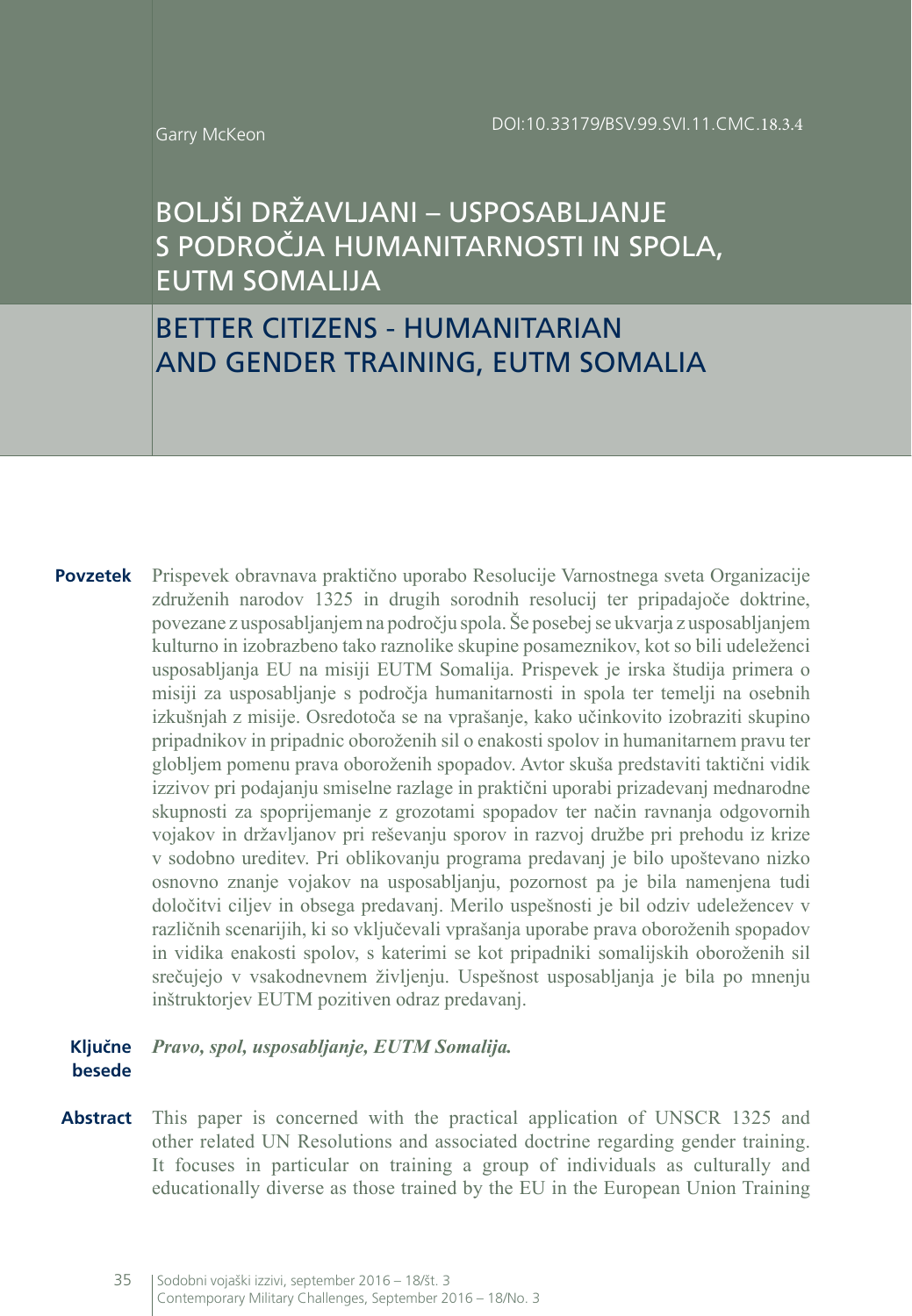Mission (EUTM) Somalia. It serves as an Irish case study on a humanitarian and gender training mission, based on personal experience from the mission. The article considers how to teach an effectively illiterate group of male and female soldiers in gender and humanitarian law, as well as in the implications of the Law on Armed Conflict (LOAC). The article endeavours to give a perspective from a tactical viewpoint on the challenges of delivering a meaningful explanation, the practical application of the efforts of the International community in dealing with the horrors of conflict, the manner in which responsible soldiers and citizens are expected to behave in the resolution of conflict, and the development of a society transitioning from crisis to modernity. In developing a programme for the delivery of lectures, cognisance was given to the very low base the soldiers were starting from and also to determining the aim and scope of the lectures. The measure of their success is how the soldiers reacted to scenario-based exercises, incorporating issues on the application of the LOAC and the aspects of gender they may find in their daily lives as soldiers in the Armed Forces of Somalia. The measure was successfully identified by the EUTM instructors at the end of the training period as a positive reflection of the delivery.

#### *LOAC, Law on Armed Conflict, gender, training, EUTM Somalia.* **Key words**

The purpose of this paper is to offer a pragmatic approach to the developmental teaching of the various topics listed below to a largely unfamiliar audience, with a varying degree of literacy and understanding of the topics. The article will demonstrate that "one size does not fit all" with regard to addressing the manner in which a lesson or series of lessons can or should be delivered to a challenging audience very much removed from the norms associated with military training "methods of instruction". The European Union Training Mission (EUTM) Somalia was essentially tasked with training the soldiers to a sufficient military standard, with the added function of imparting knowledge on humanitarian law and human rights law, the prevention of sexual violence, and the necessity of recognising the importance of gender in conflict and post-conflict situations. Even though my primarily appointment in EUTM Somalia was "Visits and Protocol Officer", I additionally received tasks on gender (as gender advisor). Therefore the focus of this article will be mainly related to gender and the United Nations Security Council Resolution 1325 on Women, Peace and Security (UNSCR 1325), with the purpose of sharing personal experience as one member of the Irish Armed Forces performing the mission. **Introduction**

> I have to acknowledge that in the delivery of the lectures I borrowed from a wide variety of sources, as well as from previous experience and simple inventiveness. The syllabus in general covered a wide range of topics, listed below:

- Defend the government and all the people of Somali: appreciate the law of the land and the principles involved;
- Protect the constitution of Somalia and the government: understand the United Nations Universal Human Rights (associated charters and conventions);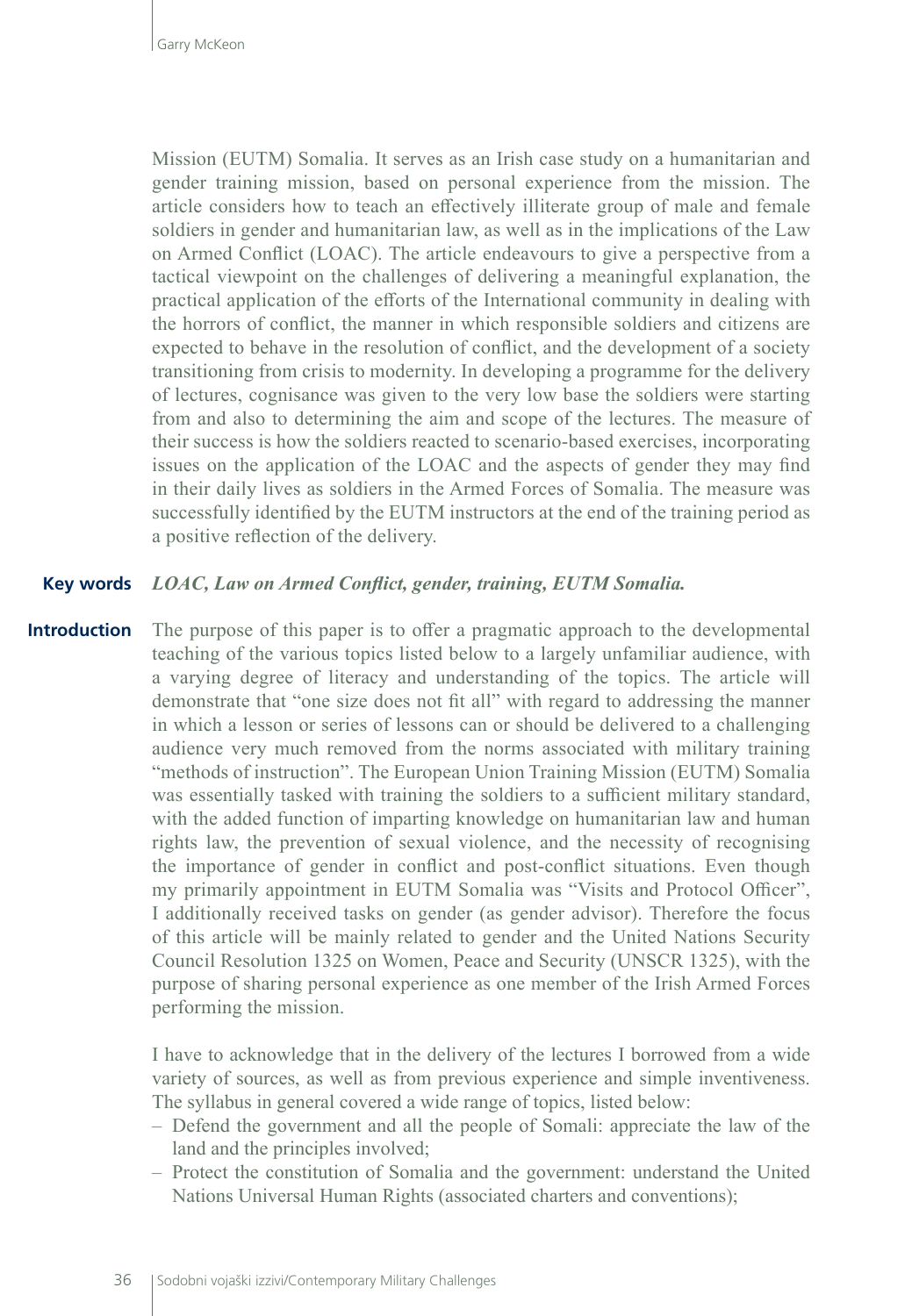- Create a stable society for people to live a normal life: understand dignity, respect, human rights and customs, and the incorporation of gender into military and civilian life;
- Establish the rule of law: how the LOAC is implemented in a conflict situation;
- UNSCR 1325 on Women, Peace and Security and Gender Perspectives.

The discourse regarding gender in and about conflict scenarios is well-documented, and has been widely discussed and written about. There are many papers discussing gender issues surrounding Civil Military Cooperation (CIMIC) and the involvement of the international community and organisations. There is a broad consensus on the EU and NATO's comprehensive approach to dealing with gender in postconflict situations. Gender mainstreaming is well recognised among the primary actors and the varied and broad community of NGOs. UN resolutions populate the discourse on the implementation of gender in the agendas of international actors in their approach to conflict resolution and security sector reform programmes. The design and development of a holistic approach to the integrated training of gender and its aspects, as applicable to the LOAC and humanitarian law, are also well discussed and debated. This paper will address all of the above issues in a non-academic manner and focus on the pragmatic aspects, by discussing a specific core group during a specific time in a very specific theatre of training. In part, the purpose of the lectures was to initiate the building of a productive culture in allowing the Somali to appreciate the LOAC and how it should or could best be implemented into their ethos and culture, so that the lessons could enable ("baby steps") lifelong learning to develop and flourish among them. Fundamentally the design and content of the lectures were to teach the Somali soldiers the right information so that they can affect the right decision for the right reason to achieve the right outcome at the right time.

# **1 UNSCR 1325 AND IRELAND'S DEFENCE FORCES ACTION PLAN ON THE IMPLEMENTATION OF UNSCR 1325**

## **1.1 The United Nations Security Council Resolution (UNSCR) 1325 and related resolutions**

The United Nations Security Council Resolution (UNSCR) 1325, which is concerned with women, peace and security, was adopted in 2000, and was seen as an important step in recognising the disproportionate impact of conflict on women and girls. It recognises that women and children are not accidentally caught in the crossfire during conflict, but rather are increasingly specifically targeted by armed groups. This escalates the cycle of violence, which in turn has a lasting negative impact on the prospects and conditions necessary for peace and reconciliation. UNSCR 1325 highlights the vital role that women can play in conflict prevention, conflict resolution, peace building, post-conflict reconstruction, reform and governance.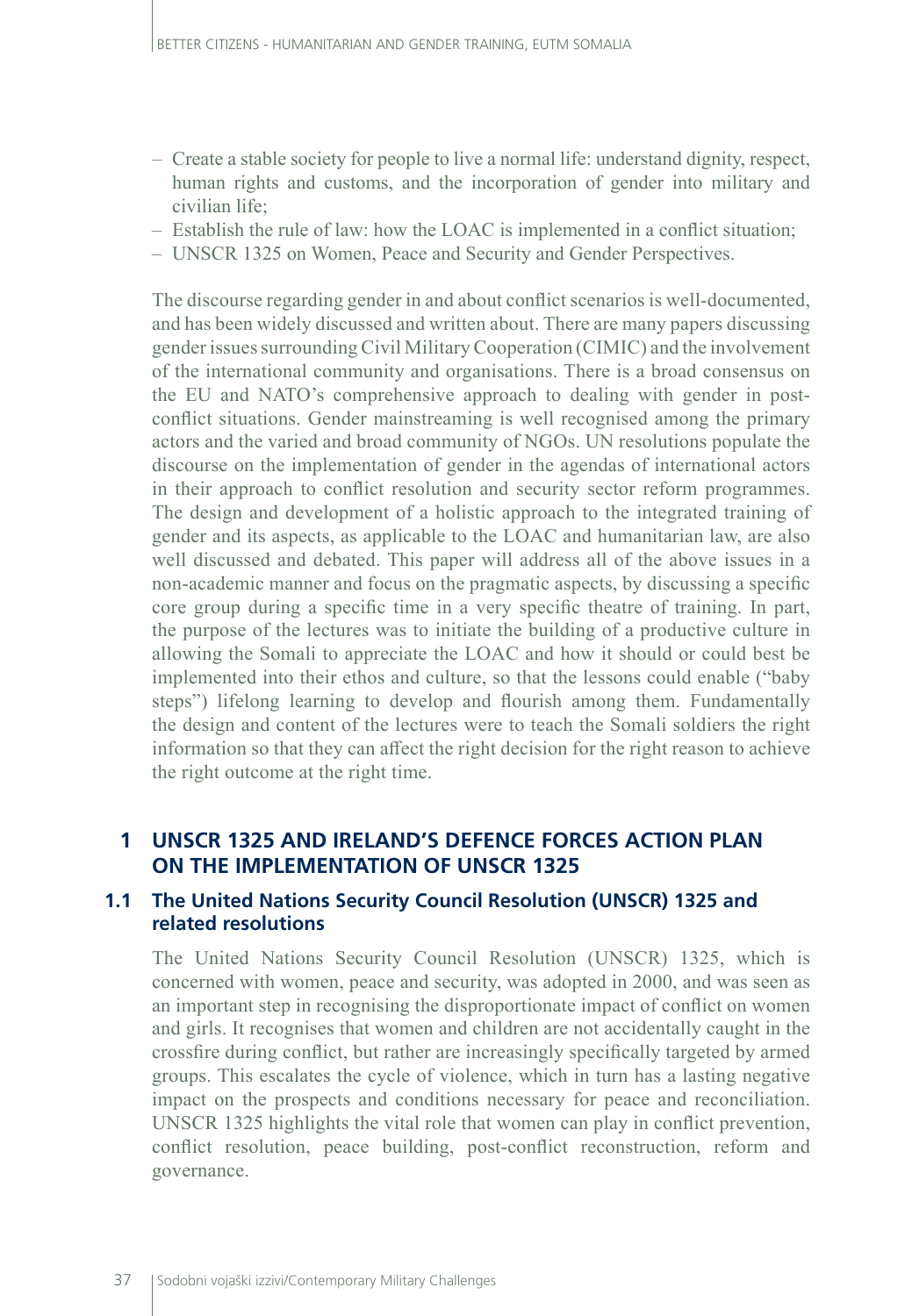### The commonly agreed pillars of UNSCR 1325 are;

**Prevention** In relation to prevention of conflict, including gender-based violence and sexual exploitation and abuse, UNSCR 1325 "calls on all parties to armed conflict to take special measures to protect women and girls from gender-based violence, particularly rape and other forms of sexual abuse." It also "emphasises the responsibility of all states to put an end to impunity and to prosecute those responsible for genocide, crimes against humanity, and war crimes including those relating to sexual violence against women and girls." (Resolution 1325, 2000, p. 3 of 4)

**Participation** In relation to the participation and representation of women in decision making, UNSCR 1325 considers the issue in two sections:

*Internal*: Internal participation relates to women within the Defence Forces, aiming to increase participation at all levels. It also relates to integrating a gender perspective into the Defence Forces on a permanent basis. UNSCR 1325 calls for "increased representation of women at all decision-making levels in national, regional and international institutions." (Resolution 1325, 2000, p. 2 of 4)

UNSCR 1325 states that "gender perspectives should be considered in analyses, policy and strategy development, and planning of peace support operations, as well as training programmes and instruments developed to support effective implementation of those operations, such as guidelines, handbooks and codes of conduct." (Resolution 1325, 2000, p. 3 of 4)

In the publication Gender Perspectives in Military Operations (2015, p. 2), it states "to have a gender perspective is to have the ability to detect if and when men, women, boys and girls are affected differently by a situation as a consequence of their gender". We must consider this at all times, and assume that lives, experiences, security threats, freedom of movement, health and access to health care, resources and influence are not the same for men and women or children. These differences and their consequences should be analysed and taken into consideration to provide recommendations and guidance for operational commanders.

Gender mainstreaming can be defined as: "The process of assessing the implications for women and men of any planned action, including legislation, policies or programs, in all areas and at all levels. It is a strategy for making women's as well as men's concerns and experiences an integral dimension of the design, implementation, monitoring and evaluation of policies and programs in all political, economic and societal spheres so that women and men benefit equally and inequality is not perpetuated. The ultimate goal is to achieve gender equality." (UN ECOSOC, 1997)

*External:* UNSCR 1325 seeks to place more women staff in UN field missions in those areas where they are traditionally under-represented. It also calls for the Defence Forces to assist in increasing the participation of women in countries where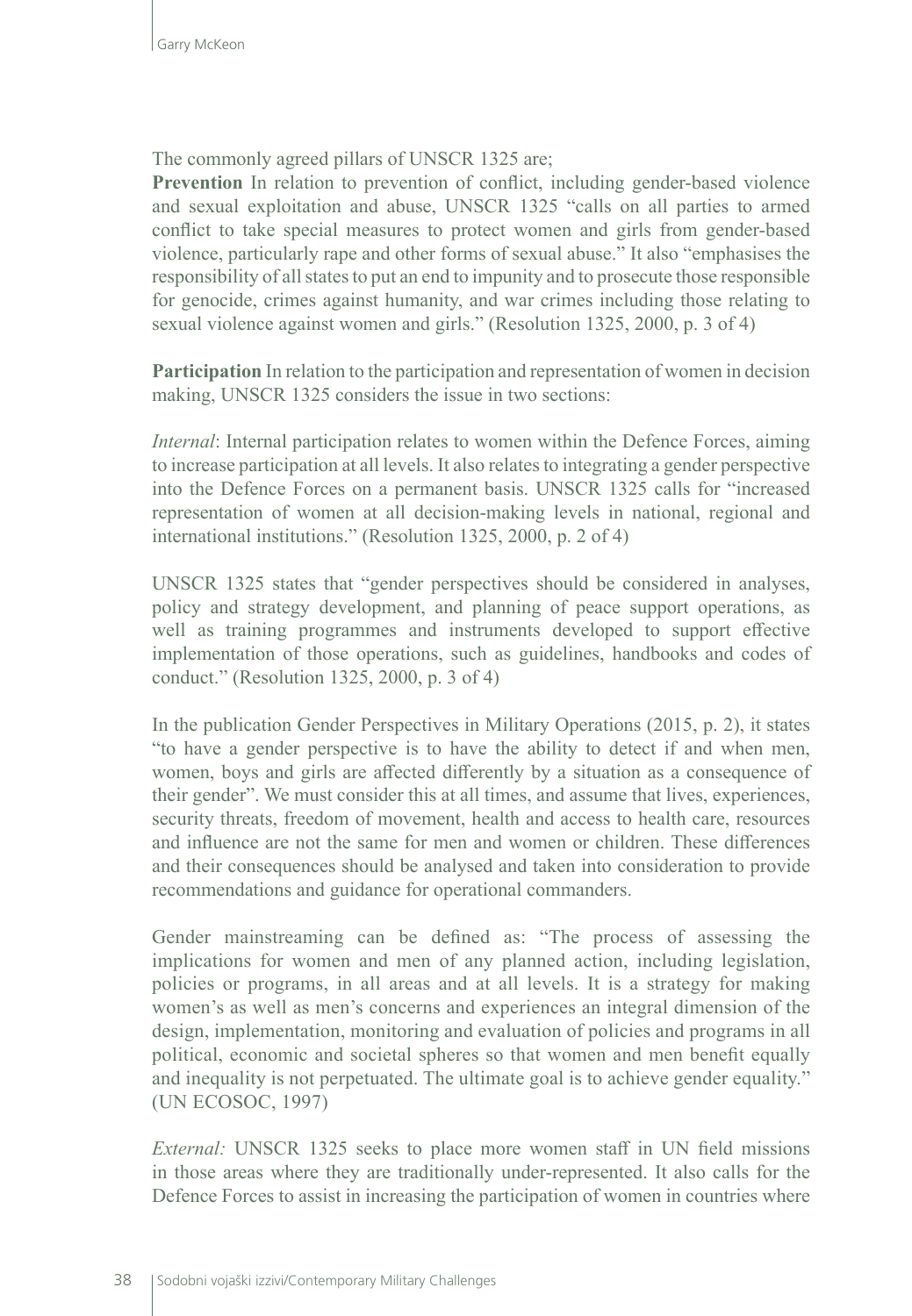the Defence Forces are part of a peacekeeping mission. This is currently being done to great effect by IRISHFINNBATT in UNIFIL, who actively seek to incorporate women into their CIMIC projects and increase their participation in various forums.

**Protection** In relation to protection from gender-based violence and sexual exploitation and abuse, and other violations of women's human rights and international humanitarian law, UNSCR 1325, in its opening statements, is "expressing concern that civilians, particularly women and children, account for the vast majority of those adversely affected by armed conflict, including as refugees and internally displaced persons, and increasingly are targeted by combatants and armed elements, and recognizing the consequent impact this has on durable peace and reconciliation." (Resolution 1325, 2000, p. 1 of 4)

 It is imperative that peacekeepers realize who are affected: men, women, boys or girls. They require information about the types of risks different people are exposed to, so that they can provide the protection and security required. If this is not done then their credibility among the population is challenged, which will have a negative effect on Force Protection and the willingness of the civilian population to cooperate with the peacekeepers.

UNSCR 1325 was further strengthened by the adoption of UNSCR 1820 (2008), UNSCR 1888 (2009), UNSCR 1889 (2009) and UNSCR 1960 (2010). These Resolutions built on the pillars of UNSCR 1325 and used stronger language to condemn violence against women and children. The concepts of sexual exploitation and abuse are also highlighted, leading to the recognition of rape as a war crime.

UNSCR 1820 (Resolution 1820, 2008, p. 2-3):

- declares "condemnation in the strongest terms of all sexual and other forms of violence committed against civilians in armed conflict, in particular women and children… such acts continue to occur, and in some situations have become systematic and widespread, reaching appalling levels of brutality".
- "demands that all parties to armed conflict immediately take appropriate measures to protect civilians, including women and girls, from all forms of sexual violence… rape and other forms of sexual violence can constitute a war crime, a crime against humanity".
- calls for "zero tolerance of sexual exploitation and abuse in United Nations peacekeeping operations; and urges troop and police contributing countries to take appropriate preventative action, including pre-deployment and in-theatre awareness training".

UNSCR 1960 (2010, p. 2) calls for an end to impunity, stating that "ending impunity is essential if a society in conflict or recovering from conflict is to come to terms with past abuses committed against civilians affected by armed conflict and to prevent future such abuses". It is imperative that all peacekeepers are made aware of this during pre-deployment training.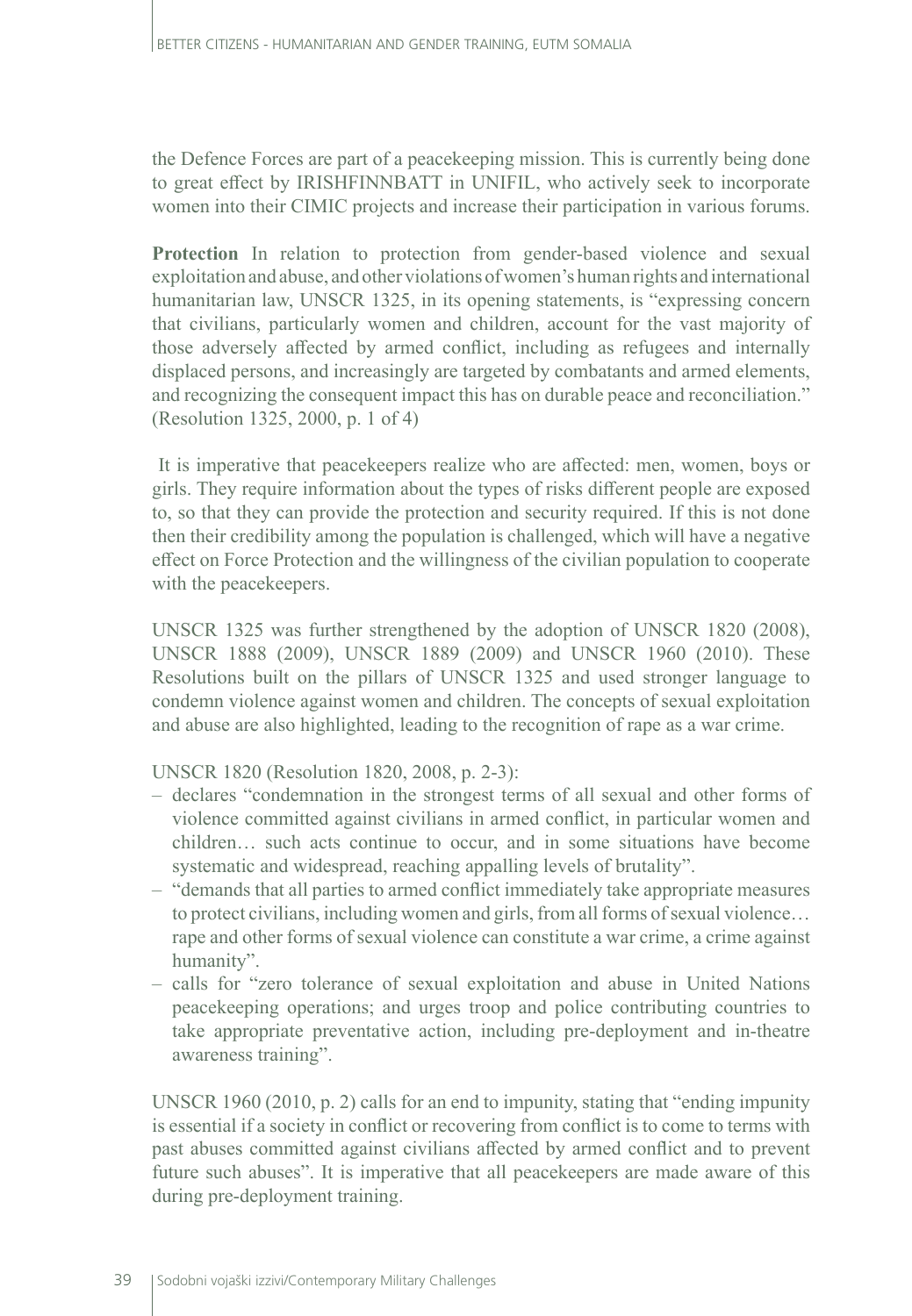# **1.2 Defence Forces Action Plan on the Implementation of UNSCR 1325 Relief, Recovery and Rehabilitation**

The two main objectives of Relief, Recovery and Rehabilitation are:

- to ensure that security sector reform activities supported by Ireland are responsive to the different security needs and priorities of women;
- to ensure that disarmament, demobilisation and reintegration activities supported by Ireland are responsive to the different security needs and priorities of women.

#### **Promotion by the Irish Government of steps to implement UNSCR 1325**

The main objectives under this pillar include:

- to strengthen institutional capacity in order to ensure that commitments to gender equality, human rights and UNSCR 1325 are incorporated into peace building, peacekeeping and post-conflict transition;
- to use regional and international foreign policy instruments to promote the principles of UNSCR 1325.

The 10th anniversary of the adoption of UNSCR 1325 brought the Resolution firmly into focus again, but it also highlighted the lack of progress on the implementation both at the UN and also at the national level. Following this, the Irish National Action Plan for the implementation of UNSCR 1325 for the period 2011-2014 was drafted and adopted in November 2011. Of the 193 member countries of the United Nations, approximately 37 currently have a National Action Plan in place. Ireland's second National Action Plan on Women, Peace and Security 2015-2018 (2015) has the following aims:

- To listen to the voices of women affected by conflict; to strengthen women's leadership and implement accountability mechanisms;
- To strengthen institutional capacities and collaboration, through comprehensive and effective training of staff deployed overseas and greater accountability;
- To support programmes to promote women's participation in conflict prevention, peacekeeping, peace negotiations, peace-building, and post-conflict transition and governance;
- To leverage Ireland's participation in global and regional forums to champion the implementation of UNSCR 1325.

In order to meet the aims identified above, the National Action Plan has listed a number of objectives for each specific pillar that must be achieved. These objectives have listed actions, actors, indicators and target timeframes. There are 12 objectives overall and the Defence Forces are listed as an actor in six of them. With the exception of the Department of Foreign Affairs and Trade, who are driving the National Action Plan, no other organisation is as heavily tasked as the Defence Forces. This highlights the importance of the Defence Forces to the successful implementation of UNSCR 1325. From a Defence Forces perspective this requires integrating UNSCR 1325 into policy, training and operations both at home and overseas (Irish Defence Forces Action Plan on the implementation of UNSCR 1325).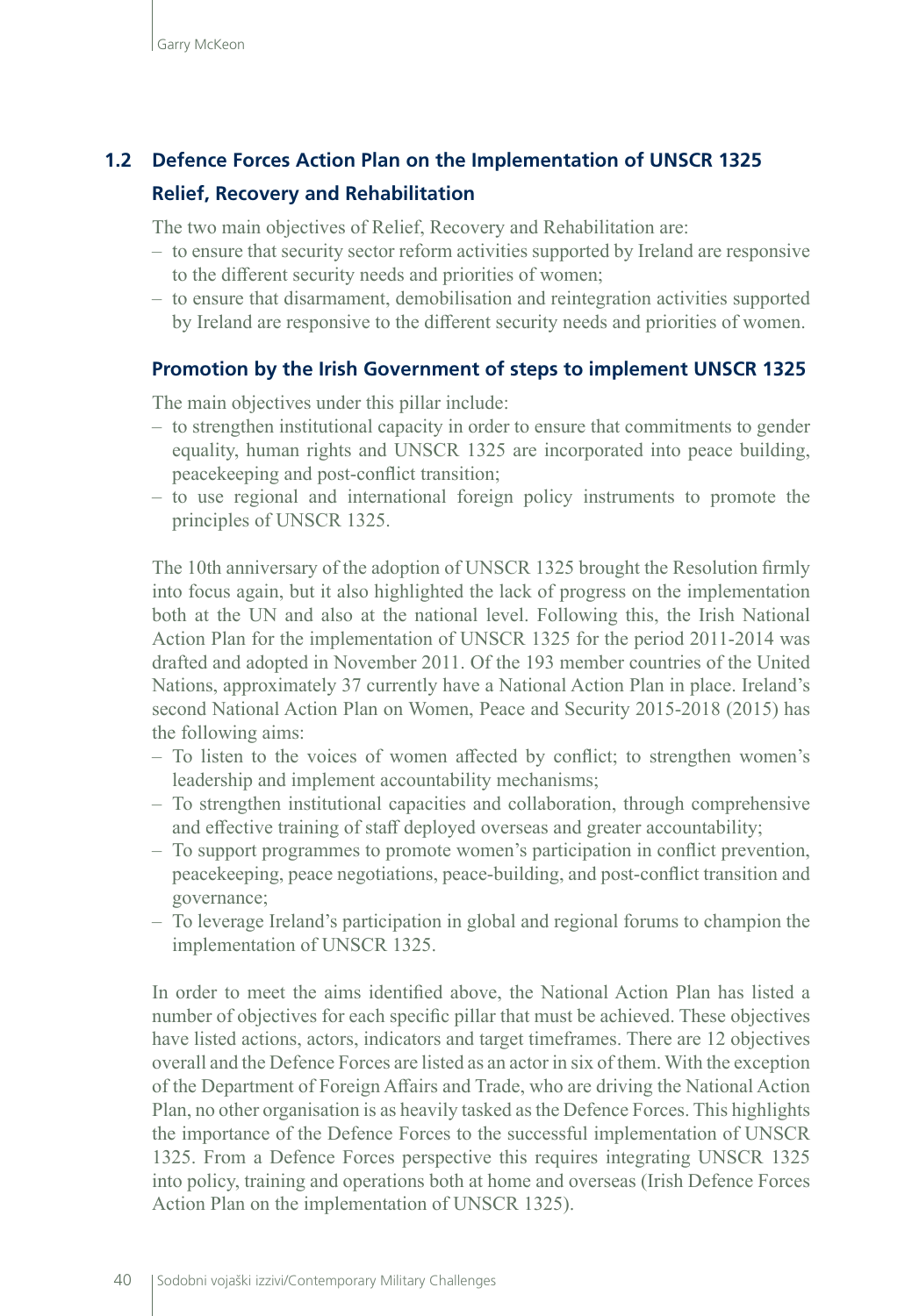## **2 GETTING STARTED**

As the sun baked down on the runway of Entebbe Military airport, with the next intake of Somali recruits, both male and female, descending off the plane with only the clothes they wore as their sole processions, it was difficult to determine where we would start with them when lecturing on humanitarian law, LOAC and gender awareness. We were tasked with delivering these lectures to the Somali troops in December 2012, when we were appointed in addition as the mission Gender Advisor (training/ humanitarian law/ human rights/prevention of sexual violence), EUTM Somalia, based in Bihanga Training Camp, Uganda. For two weeks over the Christmas period, we delivered a series of lectures that covered humanitarian law, human rights law and the gender rights of women, families and children. In addition to teaching the Somali trainees the skills of soldiering, we engaged with the Somali trainees to deliver better citizens for Somalia.

Interpreters were required to translate this content to the Somalis. Initially, the interpreters were briefed on what exactly the message was, and to ensure they were familiar and comfortable with the complexities of the concepts so that no ambiguities would arise during the instruction to the Somalis. It was essential that the lectures were not diluted or misinterpreted in translation from English to Swahili. Once the interpreters were comfortable with the concepts and the language, the instructors confident, and no ambiguity of language existed, the training on this important aspect of good citizenship commenced.

It was heartening to witness the engagement of the trainees in these important subjects. The Somali trainees were keen to learn these new concepts and engage in debate. In realizing that many were illiterate and poorly educated if at all, we commissioned a series of pictures and cartoons to reflect the message we wanted to deliver. This enabled us to question many perceptions of the Somali in a very simple way while being extremely forceful in the delivery of concepts. We made a note of all the questions asked by the students, and in an after-action review with the EUTM instructors, combined their questions with the correct answers, and designed a programme of inclusion into their training syllabus and training modules, which were incorporated into situational tactical training as tasks for the students to deal with.

## **2.1 Background**

The lessons began by explaining the history of Somalia back to the days when the British and Italians controlled the country, including French Djibouti. It was interesting to note that some did not know where on the map they actually lived. Each trainee was given time to see and understand where they had come from. Factual consideration and explanations were given to relay the history, and how the country had now found itself embroiled in its current conflict. This was to empower the students with their geographical identity, and for them to appreciate, like most nations, why and where they evolved, in order to appreciate their customs and traditions as they pertain today.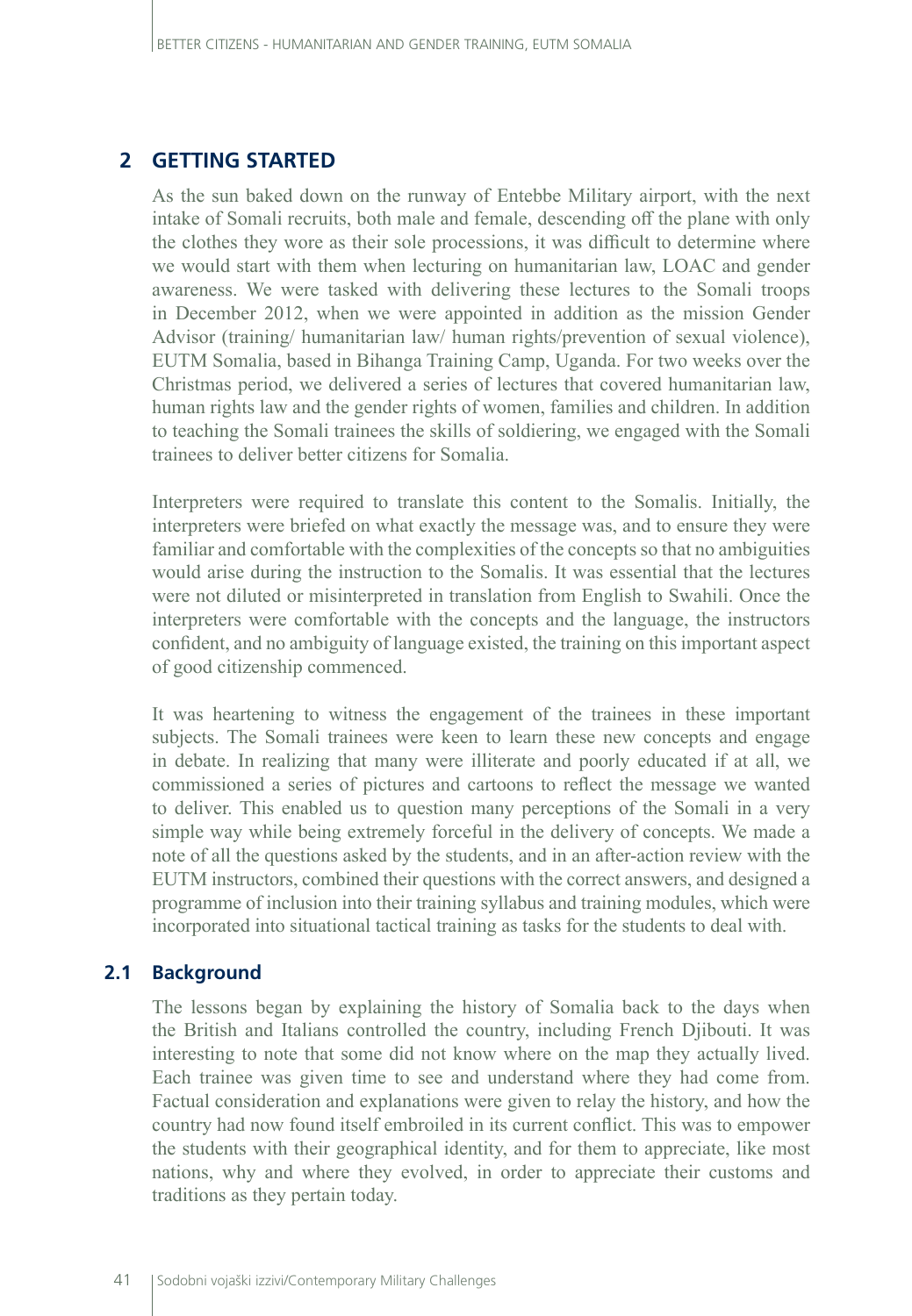### **2.2 Giving context**

Thereafter, a comprehensive overview of the history of humanitarian law was given, followed by specifics on what the various laws and conventions actually stood for. Some time was dedicated to explaining the Geneva Conventions, the Hague Convention and the United Nations Charter on the Universal Declaration on Human Rights. This was necessary in order to give some historical context, rather than giving too much detail to conceptual arguments, processes and procedures. All the students were made aware that any infringement of these rights could lead to soldiers – irrespective of nationality, rank or who actually issued the order – being interned by the International Criminal Court (ICC). Pictures were then used to convey what the concepts were and, in the follow-up questions, students were able to relate the message to the picture. Each concept was then given a scenario, in which the students were asked to effectively determine what was the "right thing to do". Certainly not all the answers were completely correct, but during within-class and after-class discussion, they quickly understood the concept in its basic form.

The Somali constitution was discussed, with emphasis on the 1960 constitution and the most recent Transitional Federal Government (TFG) 2004 constitution. Various articles from the constitution were read out and explained, and again, a questions and answers session followed. This was to assure, or indeed to reassure them, that what was being discussed does not take place in a vacuum and that as representatives of the government they had a responsibility to the constitution. Interestingly, they requested a copy of the constitution, and one was supplied in the Somali language to each trainee.

### **2.3 Dealing with fundamentals**

Following this, the trainees were given classes on human rights. The specific focus here was firstly on identifying what human rights were and identifying the core principles, regardless of who you were or where you came from. Again, we cross-referenced the Universal Human Rights with those listed in the Somali constitution, to highlight the necessity of understanding them and being able to apply them on their return to Somalia as trained, responsible and professional soldiers. Questions and answers were followed by robust inquiries from the Somali trainees related to their experiences at home. Answers were given to their questions within the framework of the legislation and best practice between the LOAC and good governance. Occasionally, a suggestion of a revenge attack was made, but interestingly the other trainees of the class would correct the individual. They would explain that he/she must follow the rule of law and why, otherwise he/she could be considered a common criminal.

We explored the nature of a lawful order, and who could give it, and when an order was not a lawful order. This was quickly understood and appreciated by the class. They understood that they did not have to blindly follow an unlawful order and how they could avoid following an unlawful order. This was further qualified as to when they could open fire: in defence of their own lives or a comrade's life, and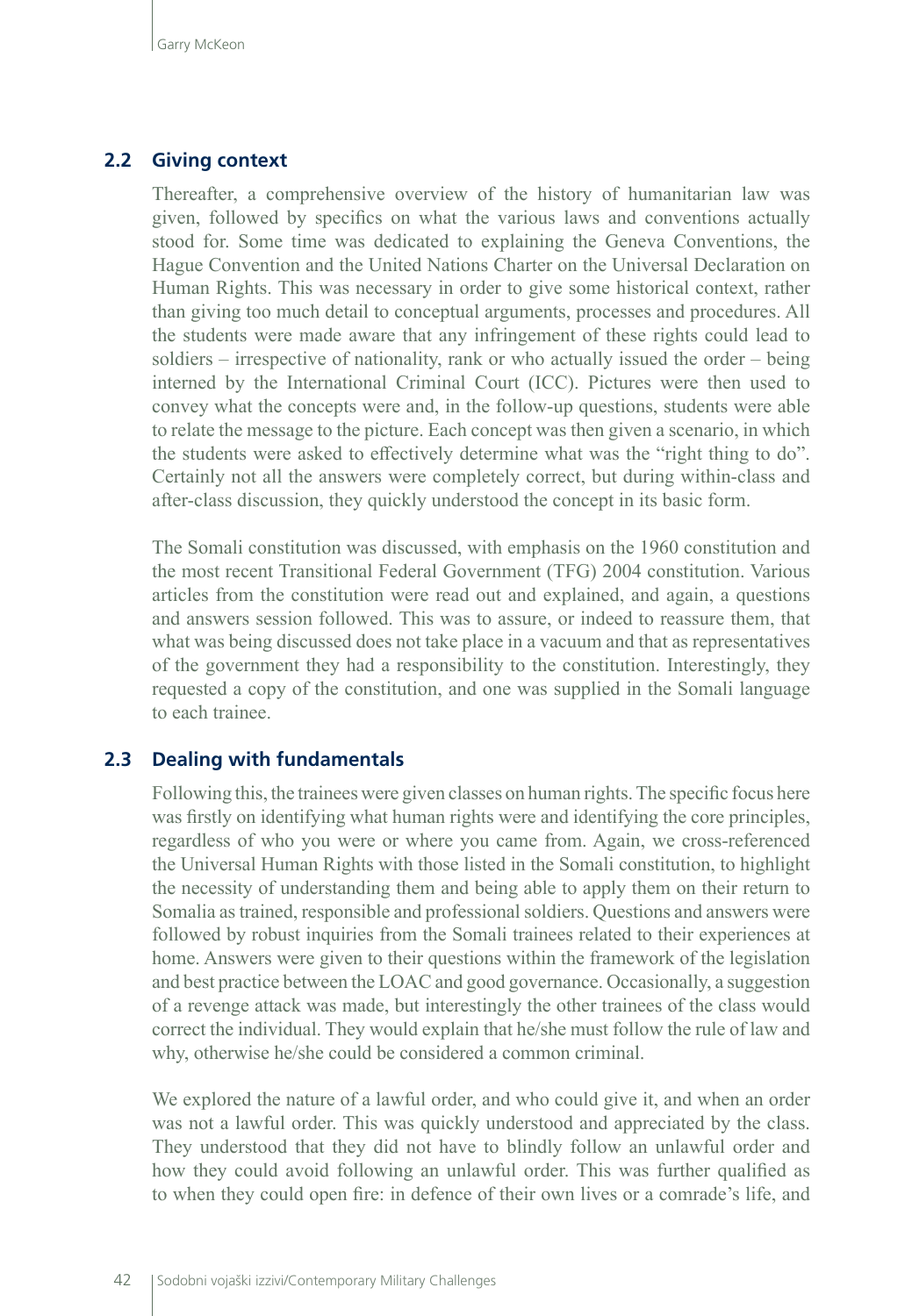what degrees of force should be used prior to opening fire, for example, weight of numbers, batons, disperse or 'we open fire'.

# **2.4 Family and loved ones**

The trainees were brought through the various aspects of gender. The focus was on the rights of women, families and children. Brief mention was made of homosexuality, which was an alien concept to them. Mention was also made of Female Genital Mutilation (FGM). The trainees were informed of UNSCR 1325 and 1820, giving context to post-conflict situations as approved by the international community. Gender mainstreaming was also discussed as a broadly inclusive concept to bring society completely along the road to recovery. Issues affecting women, such as domestic violence, were also discussed. Education was a special topic that was engaged in and appreciated, but acknowledged as sadly lacking for many Somalis, both male and female. Examples were given of impact on gender caused by the conflicts in Afghanistan, Sierra Leone, Liberia and Bosnia, and this was also explained in both picture and video formats for added effect.

The subject of the use of child soldiers was discussed at length. The trainees were unanimous in their contempt of the use of child soldiers by Al-Shabaab. Their upset was clear when shown pictures of injured child soldiers. The empathy they had with these children was tangible, considering quite a lot of them had young children themselves and indeed had witnessed a lot of turbulence in their own lives. They seemed determined that their children would not be subjected to the same ordeals. In essence, they wanted their children to grow up in a carefree society, able to attend school and enjoy the normality that most communities around the world take for granted. The liberal use of graphics throughout the presentations greatly enhanced the learning curve. Issues regarding the rights of women were interesting and illuminating. There was a heavy emphasis on the traditional aspects of the Somali way of life. Many had difficulty reconciling the modern ideas with what they see as absolutely normal. Group discussion was encouraged to help them understand the concept of freedom to choose, as opposed to conform. There was a consensus that women should be respected and supported to continue their education in order to advance their chance in society. We explored the concept of marriage, and that women and children were not the property of their husband, but rather his responsibility.

The module finished with a round table discussion on all the topics discussed. This proved invaluable, in that we were able to confirm that the message had been received and understood in the Somali way. Many aspects were reinforced, such as their professionalism, leadership, commitment to the TFG, and appreciation of the need to be aware of the various gender issues as applying within Somali society.

# **2.5 And finally, a way to better conditions for citizens**

These students had experienced the horrors of conflict, yet had humanity and empathy in abundance. They wanted to learn in order to restore their country to a place where